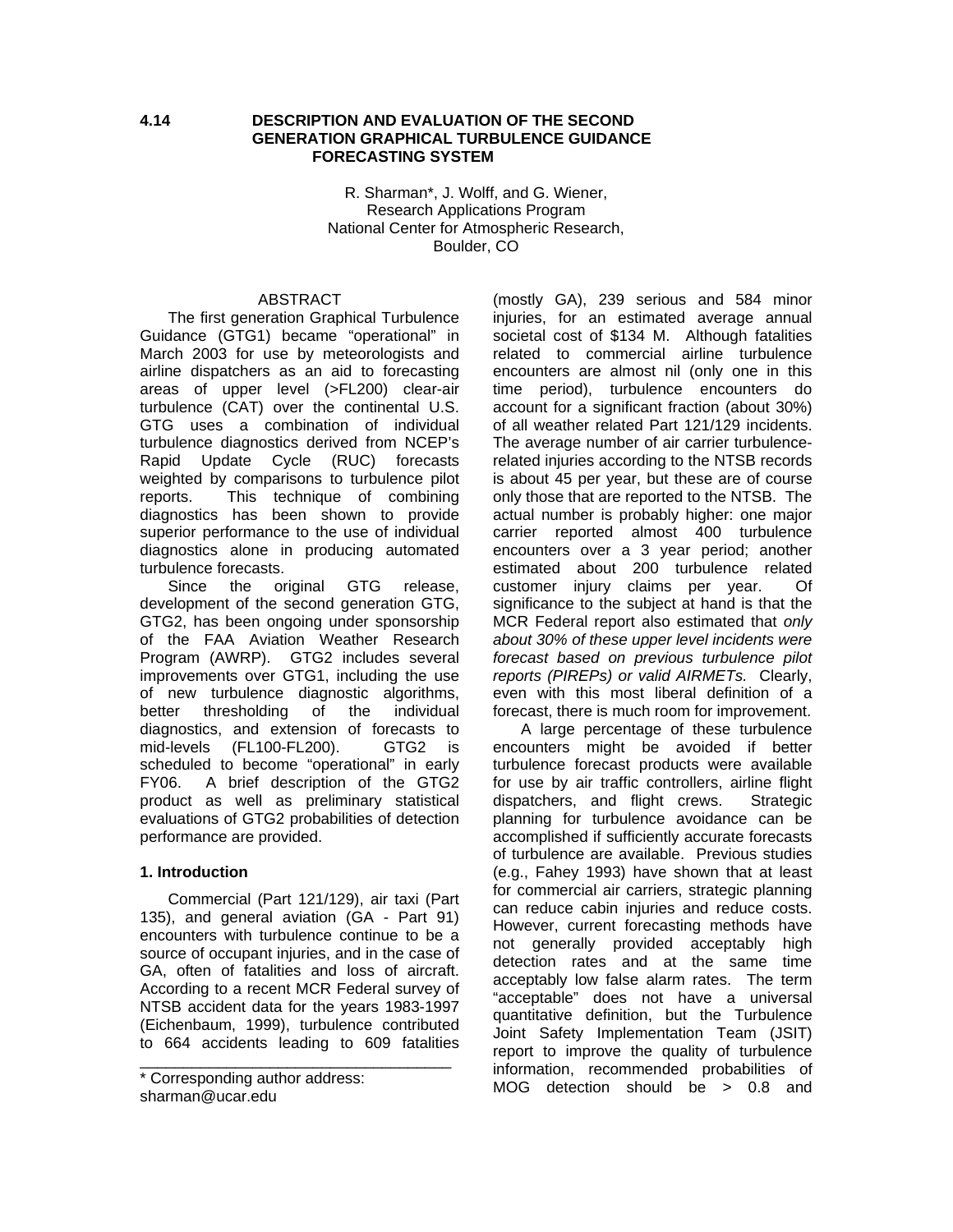probabilities of null detection should be > 0.85 for turbulence forecasts to be most useful.

The lack of progress in the turbulence forecasting area is due in large part to the fact that, from the meteorological perspective, turbulence is a "microscale" phenomenon. In the atmosphere, turbulent "eddies" are contained in a spectrum of sizes, from 100s of kilometers down to centimeters. But aircraft bumpiness is most pronounced when the size of the turbulent eddies encountered are about the size of the aircraft; for commercial aircraft this would be eddy dimensions of about 100m or so. It is impossible to directly forecast atmospheric motion at this scale (it would take about 10m resolution with a grid-based forecast model), now or even in the foreseeable future. Fortunately, it appears that most of the energy associated with eddies of this scale cascades down from the larger scales of atmospheric motion (e.g. Dutton and Panofsky, 1970), which may in fact be resolved by current weather observations and numerical forecast models. Assuming the large-scale forecasts are sufficiently accurate, the turbulence forecasting problem is then one of identifying large-scale features that are conducive to the formation of aircraft scale eddies. So one major area of research over the last 50 years or so has involved efforts to establish a linkage between large-scale atmospheric features (i.e., observable by routine meteorological observations and resolvable by numerical weather prediction models) and aircraft-scale turbulence. Some of these linkages have been inferred through the efforts of National Weather Service and airline meteorological forecasters as turbulence forecasting rules-of-thumb, but the skill depends on the forecaster, and that skill diminishes rapidly with forecast lead time. Because there is now a tremendous amount of meteorological data available to forecasters, more than can be digested in a reasonable length of time, automated turbulence forecast tools are being developed to aid the human in making decisions about where to locate regions of potential turbulence that may be hazardous to aircraft.

To address the need for automated turbulence forecasting tools NCAR/RAP and NOAA/FSL, under sponsorship from the FAA's Aviation Weather Research Program (AWRP), have been developing and testing a completely automated turbulence forecasting

system. This system was originally named the Integrated Turbulence Forecasting Algorithm, ITFA, and concentrated only on upper level (>FL200) clear-air turbulence (see Sharman and Cornman, 1998, Sharman et al., 1999, Sharman et al., 2000, Sharman et al., 2002, Tebaldi et al., 2002). Mountain wave turbulence and convective sources of turbulence are not explicitly accounted for. The ITFA system became "operational" for qualified meteorologists and dispatchers in March 2003 and at that time was renamed the Graphical Turbulence Guidance (GTG) product. The first generation GTG, or GTG1, provides gridded CAT forecasts stratified by flight levels and graphical displays of turbulence potential are provided on those flight levels to interested users on the Aviation Digital Data Service (ADDS) website: (http://adds.aviationweather.gov/turbulence).

GTG2 expands the capabilities of GTG1 by extending turbulence analyses and forecasts down to FL100 from the GTG1 value of FL200. The FL100-FL200 altitude band is especially significant for air taxi commercial carriers. Thus in the new system, there are turbulence predictions at both upper levels (>FL200) and mid-levels (FL100- FL200). In addition, some new turbulence diagnostics were included as a result of continued turbulence diagnostic research. Within GTG2, the mid-level and upper-level forecasts are computed separately, and the results merged at the FL200 boundary. Within each major altitude band, the technique used to derive the forecasts is pretty much the same as that used to produce the GTG1 CAT forecasts. This technique has been described in the references cited above, but for the sake of completeness, will be reviewed in Section 2. Preliminary results of verification studies based on 0 and 6-hour RUC forecasts over the winter 2002-2003 season are presented in Section 3. Development and tuning is an ongoing task, and current problems and work areas are detailed in Section 4.

## **2. GTG Procedure**

The GTG process is shown schematically in Fig. 1. The process starts by automatically ingesting gridded NWP data, which is supposed to accurately represent the large scale features of the atmosphere that may be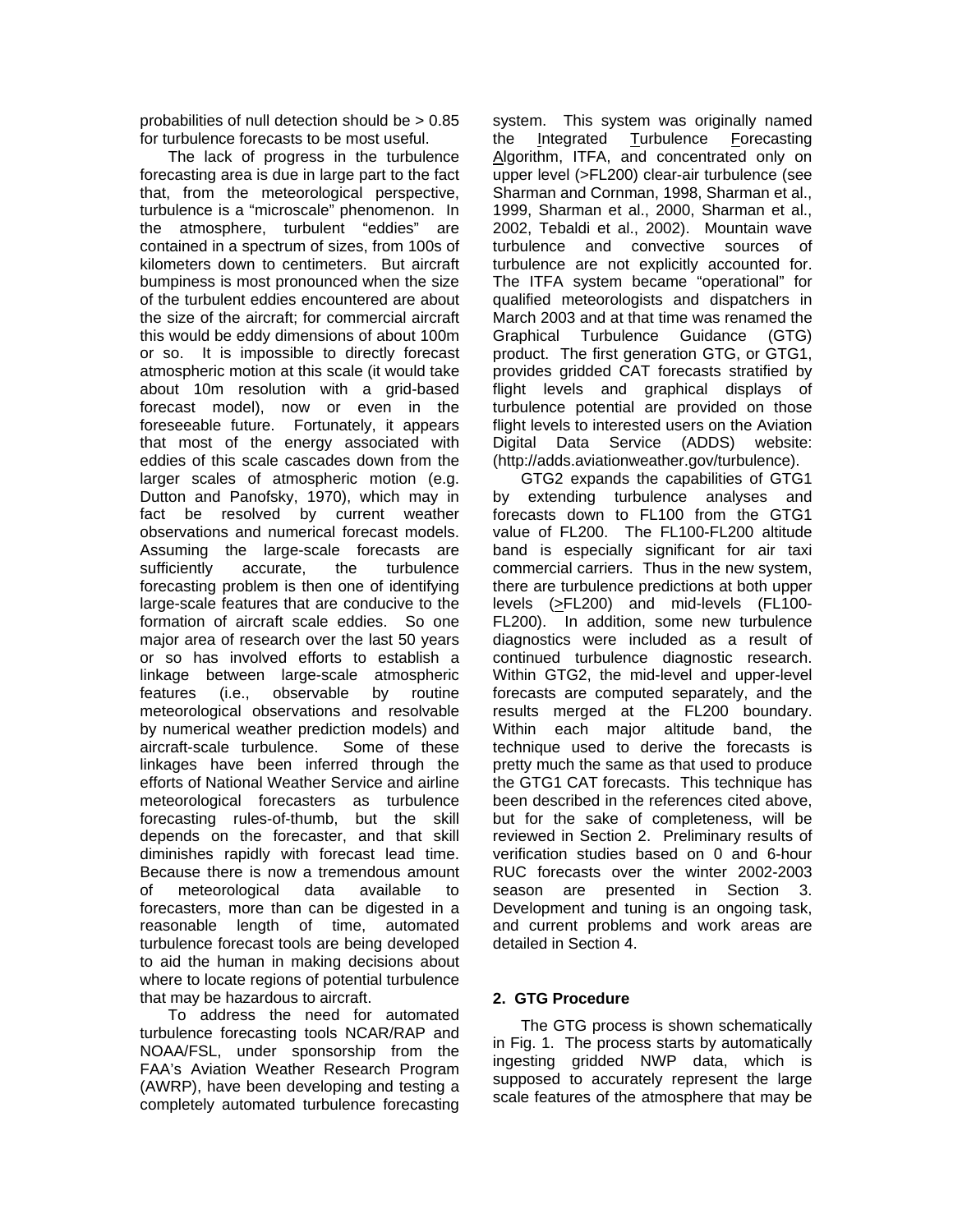related to aircraft-scale turbulence. In principle, any NWP model could be used, but NCEP's Rapid Update Cycle (RUC) model was chosen because of the higher effective vertical resolution provided by the potential temperature ("theta") vertical coordinate system at upper levels in the model (Benjamin et al., 2004). The body of the procedure is in the box marked "GTG nowcast and forecast generator", which produces the GTG forecasts tuned to available observations in the form of turbulence pilot reports (PIREPs).

The essence of the GTG forecasting method is to use a combination of many separate turbulence diagnostics, with each diagnostic weighted to get best agreement with available observations (i.e., PIREPs). This idea of using a weighted combination of diagnostics to provide turbulence forecasts is not in itself a new one. For example, Dutton (1980) evaluated the performance of 11 diagnostics compared to pilot reports of CAT over the North Atlantic and parts of Europe. He found the weighted sum of the vertical and horizontal wind shears provided the best agreement with his observations. Also Clark et al. (1975) used a set of 5 weighted diagnostics, where the set used depended on the elevation band, and with the weights determined by the best fit of XB-70 stratospheric turbulence encounters over the western U.S. Similar procedures have been used by Russian investigators. For example, Leshkevich (1988) used a weighted sum of 12 diagnostics, and Buldovskii et al. (1976) used a weighted combination of horizontal temperature gradient and vertical wind shear to predict CAT, again with the weights determined by best agreement to available observations. However, all of these studies were based on a limited set of observations and the weights determined by the best fit to this limited set. These weights, once established, are static, i.e., they never change. The GTG also obtains weights for a set of diagnostics based on the best fit to observations, but these weights are dynamically determined and updated every 3 hours to give the best agreement with the current set of available PIREPs. This approach of dynamically assigning weights has been shown by Tebaldi et al. (2002) to give better performance than using a single diagnostic.

The entire GTG process involves the following six step procedure. Each step is modular, both in function and software implementation, and each step has various options which users may invoke.

*Step 1*. Compute a set of *n* turbulence diagnostics *Dn* (e.g. a local Richardson number) from NWP output at each grid point in the model domain at assimilation time. Currently, GTG2 uses a combination of 10 turbulence diagnostics at both upper and midlevels. The suite of diagnostics chosen depends on the overall performance of each diagnostic separately and also on the desire to ensure the diagnostics used are actually attempting to identify different atmospheric processes that may be contributing to turbulence, i.e., the diagnostics are uncorrelated with one another. Some experimentation is still in progress to determine the optimal set of indices, but currently, at upper levels, the 10 used are:

- 1. Colson-Panofsky index (Colson and Panofsky 1965)
- 2. Richardson number (e.g., Endlich 1964, Kronebach 1964, Dutton and Panofsky, 1970)
- 3. DTF3 (Marroquin 1998)
- 4. 2D frontogenesis function (isentropic coordinates) (e.g., Bluestein, 1992, vol. 2)
- 5. Unbalanced flow diagnostic (Knox, 1997; McCann 2001; Koch and Caracena 2002)
- 6. Horizontal temperature gradient (Buldovskij et. al. 1976)
- 7. Stone (Stone 1966, Knox 1997)
- 8. NCSUi (Kaplan et al. 2004)
- 9. Horizontal velocity eddy dissipation rate (Frehlich and Sharman 2004, Lindborg 1999)
- 10. Vertical velocity eddy dissipation rate (Frehlich and Sharman 2004, Lindborg 1999)

And at mid-levels the 10 used are:

1. Ellrod (Ellrod and Knapp 1992)

- 2. DTF3 (Marroquin 1998)
- 3. MOSS predictor (Reap 1996)
- 4. ABSIA (McCann 2001)
- 5. Horizontal temperature gradient (Buldovskij et. al. 1976)
- 6. Wind speed (Endlich 1964)
- 7. NCSUi (Kaplan et al. 2004)
- 8. Horizontal velocity eddy dissipation rate (Frehlich and Sharman 2004, Lindborg 1999)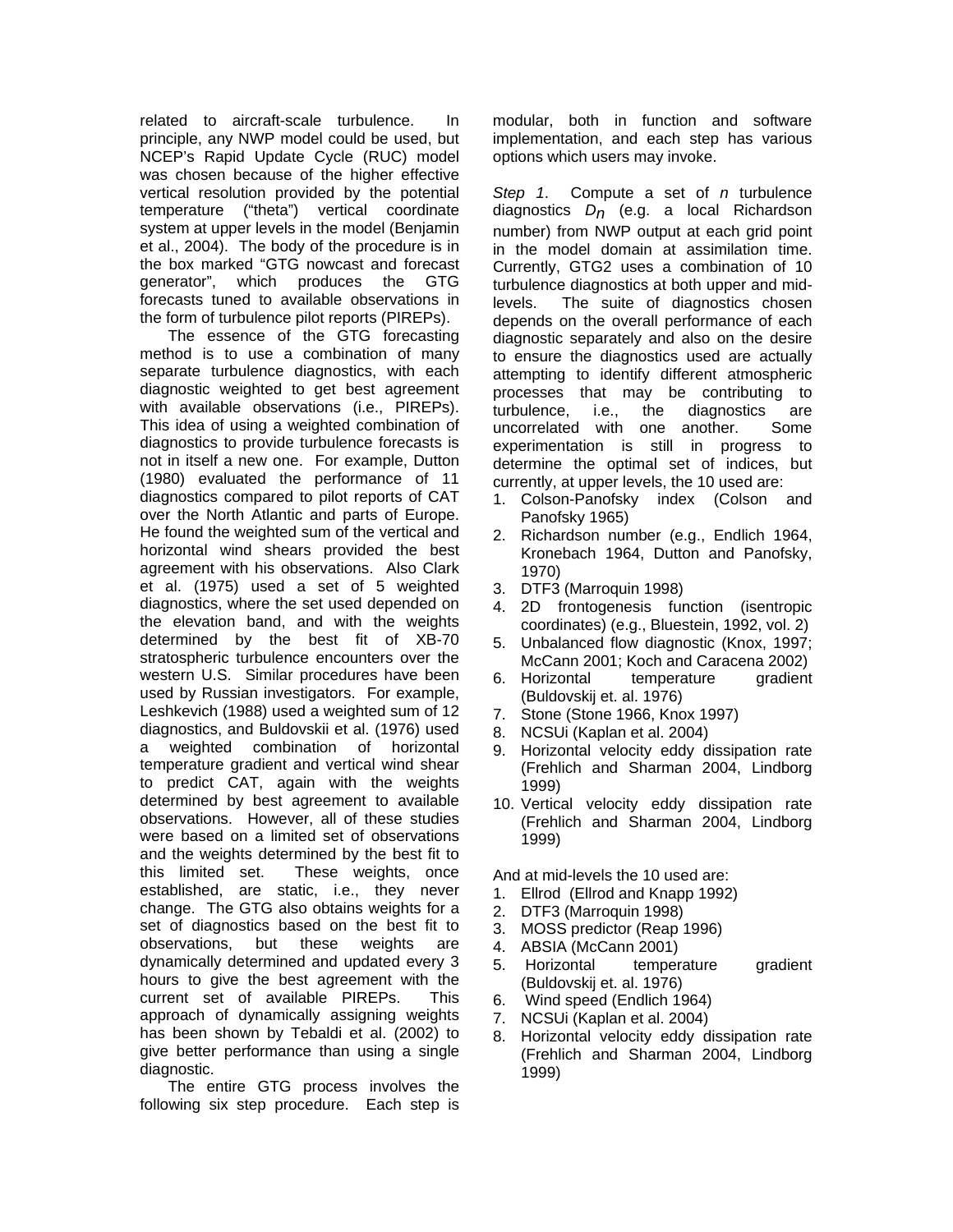- 9. Vertical velocity eddy dissipation rate (Frehlich and Sharman 2004, Lindborg 1999)
- 10. 2D frontogenesis function (pressure coordinates) (e.g., Bluestein, 1992, vol. 2)

*Step 2*. Map the *Dn* to a common turbulence intensity scale *D\*n* such that all have the same range, 0-1, where 0 predicts no turbulence (null), 1 predicts extreme turbulence, and 0.5 predicts moderate turbulence. The same scale is also used for PIREP intensity to allow intensity comparisons. A required input for combining the various turbulence diagnostics is the threshold values that distinguish the null-light, light-moderate, moderate-severe, and severe-extreme turbulence categories. These thresholds are derived by comparing PIREP values to index values for many index-PIREP comparisons, and taking the median of the index value corresponding to each PIREP turbulence category.

*Step 3*. Compare each diagnostic to the available observations (PIREPs) within a time window (currently +90 min.) around the NWP model assimilation time for the altitude band of interest by forming a "score" for each diagnostic that measures the relative error between the intensity as computed by each diagnostic and all available PIREPs. For example, if diagnostic *A* near the location of a moderate intensity PIREP was above its threshold for moderate turbulence but below its threshold for severe turbulence the score assigned to *A* would relatively high, whereas if diagnostic *B* was below the light intensity threshold at the same PIREP location, the score assigned would be relatively low.

*Step 4*. Form a set of weights *Wn* for each diagnostic n proportional to the score derived from step 3. Because the number of PIREPs available at any time is still a small number (usually around 50 or so), it is not possible to form weights regionally or vertically, so the weights assigned are constant throughout the domain of interest.

*Step 5*. Combine the weighted diagnostics to form the GTG combination.

*GTG = W1D1\* + W2D2\* + W3D3\* + …+ WnDn\** 

An example is shown schematically in Figure 2.

*Step 6*. Use these weights in conjunction with the NWP forecast data (RUC provides 3,6,9,12 hr forecasts) to derive GTG forecasts.

Currently, this entire cycle repeats itself with every major NWP update; for RUC this is every 3 hours.

Within GTG2, mid-level and upper-level forecasts are computed separately, and the results merged at the FL200 boundary. This was necessary since it was found that

(1) the best set (in terms of PODY-PODN performance) of turbulence diagnostics was not the same at upper- and mid-levels,

(2) their optimum threshold values were not the same either,

(3) the number of available PIREPs was substantially less at mid-levels than at upper levels, thus requiring different PIREP time windows to be used in the two altitude regimes.

## **3. Prototype GTG2 performance statistics**

The accuracy of derived values for the GTG combination and the individual diagnostics within GTG can be assessed from the only routine observations of aircraft scale atmospheric turbulence available, reports of encounters with turbulence by commercial airline pilots. Pilot reports are semiautomated and give information about a turbulence encounter (time, latitude, longitude, altitude, severity). There is some subjectivity associated with these reports, especially with regard to severity, and it must be realized that the report is based on a turbulence experience along a flight path, i.e. along a line, and is usually reported as a single point value. If the model-derived diagnostics are supposed to be a grid point average, the correspondence to a line is not necessary direct. Nevertheless, the relative performance of various diagnostics can be evaluated by comparisons to turbulence pilot reports as in Tebaldi et al. (2002). In that study the metric used to evaluate the performance of various turbulence diagnostics was the area contained under probability of detection (POD) curves, similar to radar operating characteristic curves. In this procedure a set of thresholds is assumed for each diagnostic, and given that threshold, the diagnostic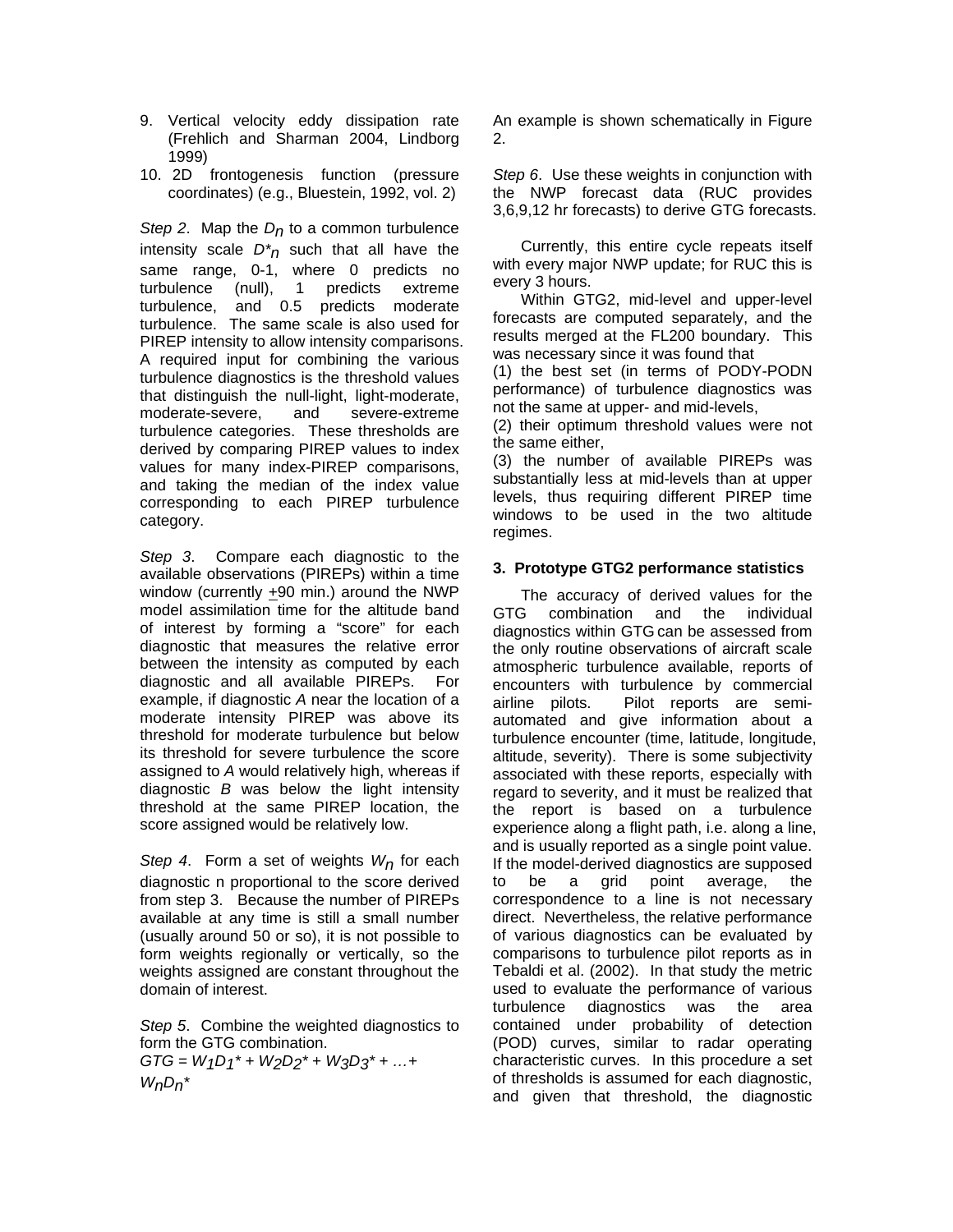performance based on comparisons to available turbulence pilot reports is evaluated for both null (as measured by PODN, the fraction of null events correctly detected) and moderate or greater turbulence reports (as measured by PODY, the fraction of moderate or greater turbulence events correctly detected). For small values of the chosen threshold, PODY will obviously be high, near unity, while PODN will be low, near 0, and vice versa for large values of the chosen threshold. For the range of thresholds selected, higher combinations of PODY and PODN and therefore larger areas under the PODY-PODN curves, imply greater skill in discriminating between null and moderate-orgreater turbulence events.

A sample of the PODY-N statistical performance derived during initial testing of GTG2 is provided in Figure 3 (upper levels) and Figure 4 (mid levels). The curves are based on 3 months of RUC20 input data for the period 1 Nov 2002-31 Jan 2003, for both 0-hr and 6-hr forecasts. As expected, the GTG combination is superior to the individual diagnostics by this performance metric for all cases. For both forecast times (0-hr and 6-hr) the upper level performance is slightly better than the mid-level performance. This is probably due in part to the fact that there are fewer PIREPs available to fit the data at midlevels compared to upper-levels and in part due to the fact that experience derived from the GTG1 development has allowed us to formulate better turbulence diagnostics at upper levels. In fact, in Fig. 4 for mid-levels, the curves are not as smooth as the upper level curves due to the fewer number of PIREPs available for assessment. Because of the small number of PIREPS available at mid levels two regression strategies were tested: one using the best set of weights obtainable at analysis time (red curves in Fig. 4), and another using a constant set of weights based on the overall performance of the individual diagnostics (blue curves in Fig. 4). Given the small difference in forecast performance of these two methods the simpler method of combining indices will be used in further test and development.

Of course the day-to-day forecast performance of the GTG combination will vary with the performance of the forecast diagnostics. Figure 5 shows a time series of upper-level 6-hr forecast True Skill Score (TSS) performance for the GTG2 combination

(in red) and the individual diagnostics (in black) for a chosen set of thresholds over the 90 days of the test period. The performance of all diagnostics is highly variable, although the GTG combination is usually somewhat better than any individual diagnostic, and sometimes much better.

## **4. Discussion**

The ability to provide accurate aircraft scale turbulence nowcasts and forecasts is hampered by several fundamental difficulties. First, the resolution of current NWP models (several 10s to 100 km roughly) is about two orders of magnitude too coarse to resolve aircraft scale turbulence (roughly 100s m). Therefore, aircraft scale turbulence diagnoses and predictions must be based on resolvable scale features. However, and this is the second difficulty, the performance of turbulence diagnostics is hampered by our current lack of understanding of the linkage between NWP observable scale features and aircraft scale turbulence. An implicit assumption in all these diagnostics is that turbulence generating mechanisms have their origin at resolvable scales and the energy cascades down to aircraft scales, but it is unclear what the exact mechanism is that creates small scale motion from the larger scales. Third, even if it is true that aircraft scale turbulence has its origins at the resolvable scales, the turbulence forecast system has all the inherent NWP errors associated with the resolvable scales. Fourth, it is not clear that the current suite of turbulence diagnostics is in fact capturing all the relevant information that the larger scale representations can provide. Finally, there is the difficult matter of verification. In the GTG system we are using PIREPs for tuning and<br>verification. But an individual PIREP is But an individual PIREP is subject to spatial and temporal errors, and is subjective in its intensity rating. Further, the PIREPs are variable in space and time, and in particular undergo a strong diurnal period (considerably fewer at night) making in difficult to perform consistent tuning and verifications over all time periods. The quantitative automated in-situ turbulence reporting system (Cornman, et al., 1995) should eliminate most of the uncertainty associated with PIREPs but will still not fill in the gaps at night.

Nevertheless, the overall performance of the GTG combination, although not optimal, is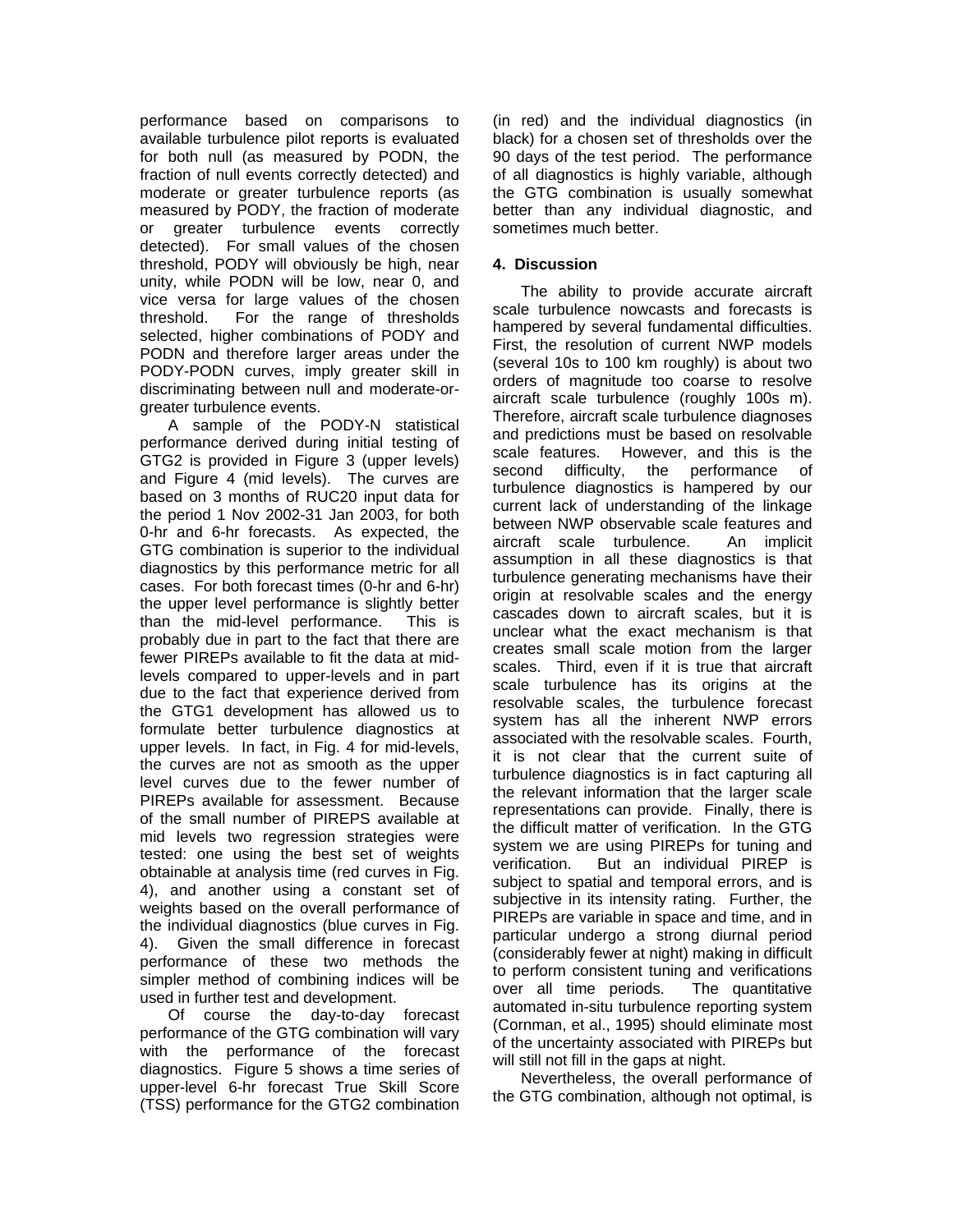still skillful enough to provide useful information to meteorologists and dispatchers for strategic planning purposes. At the same time there continues to be concentrated efforts to provide a better turbulence forecasting system through the following research areas:

- Better diagnostics. This is a continued research area in the major laboratories and universities. But any diagnostic must be judged by its overall performance, not just on a few selected cases. In addition, information about when a particular diagnostic performs well and when it does not, could be used in dynamically assigning its weight within the GTG framework. But this situational dependence can only be assessed through careful case studies which tend to be human intensive. Also, diagnostics for other sources of turbulence, e.g., mountain wave induced turbulence or convectively induced turbulence need to be developed and tested.
- "Local" fits. Within the current GTG framework, the best fit of diagnostics is determined for the entire volume of atmosphere between the altitude bands of interest. Better fits are probably attainable to subvolumes, which could be overlapped to give smooth transitions from one subvolume to another. Although the number of PIREPs available for regional or local fits is probably insufficient at the current time, the use of the turbulence in-situ measurements (with one-minute sampling intervals in cruise) may allow local fits, both horizontally and vertically.
- Better optimization strategies. Although several optimization or weighting strategies have been tried (e.g., Sharman et al. 2002, Tebaldi et al. 2002), there are many others available and it may be the one of these methods leads to demonstrably better performance. Also, better methods may be derived for combining indices when several sets of indices are intended to describe one turbulence generation source, and another set describes a different generation source.

*Acknowledgments.* This research is in response to requirements and funding by the Federal Aviation Administration (FAA). The views expressed are those of the authors and do not necessarily represent the official policy or position of the FAA.

# REFERENCES

Benjamin, S.G., G.A. Grell, J.M. Brown, T.G. Smirnova, and R. Bleck, 2004: Mesoscale weather prediction with the RUC hybrid isentropic-terrain-following coordinate model. *Mon. Wea. Rev.*, **132,** 473-494.

Bluestein, H. B., 1992: Synoptic-Dynamic Meteorology in Midlatitudes, Vols. I and II. Oxford Univ. Press.

Buldovskii, G. S., S. A. Bortnikov, and M. V. Rubinstejn, 1976: Forecasting zones of intense turbulence in the upper troposphere. *Meteorologiya i Gidrologiya*, **2**, 9-18.

Clark, T. L., J. R. Scoggins, and R. E. Cox, 1975: Distinguishing between CAT and non-CAT areas by use of discriminant functional analysis. *Mon. Wea. Rev.,* **103**, 514-520.

Cornman, L. B., C. S. Morse, and G. Cunning, 1995: Real-time estimation of atmospheric turbulence severity from in-situ aircraft measurements. *J. Aircraft*, **32,** 171-177.

Dutton, M. J. O., 1980: Probability forecasts of clear-air turbulence based on numerical output. *Meteor. Mag,* **109**, 293-310.

Dutton, J. and H. A. Panofsky, 1970: Clear Air Turbulence: A mystery may be unfolding. *Science*, **167**, 937-944.

Eichenbaum, H., 2000: Historical overview of turbulence accidents. MCR Federal, Inc. report TR-7100/023-1.

Ellrod, G. P. and D. L. Knapp, 1992: An objective clear-air turbulence forecasting technique: verification and operational use. *Wea. Forecasting*, **7**, 150-165.

Endlich, R. M., 1964: The mesoscale structure of some regions of clear-air turbulence. *J. Appl. Meteor.,* **3**, 261-276.

Fahey, T. H., 1993: Northwest Airlines atmospheric hazards advisory & avoidance system. Preprints, *Fifth Conf. on Aviation Weather Systems*, 409-413, American Meteorological Society, Vienna, VA.

Frehlich, R. and R. Sharman, 2004: Estimates of turbulence from numerical weather prediction model output with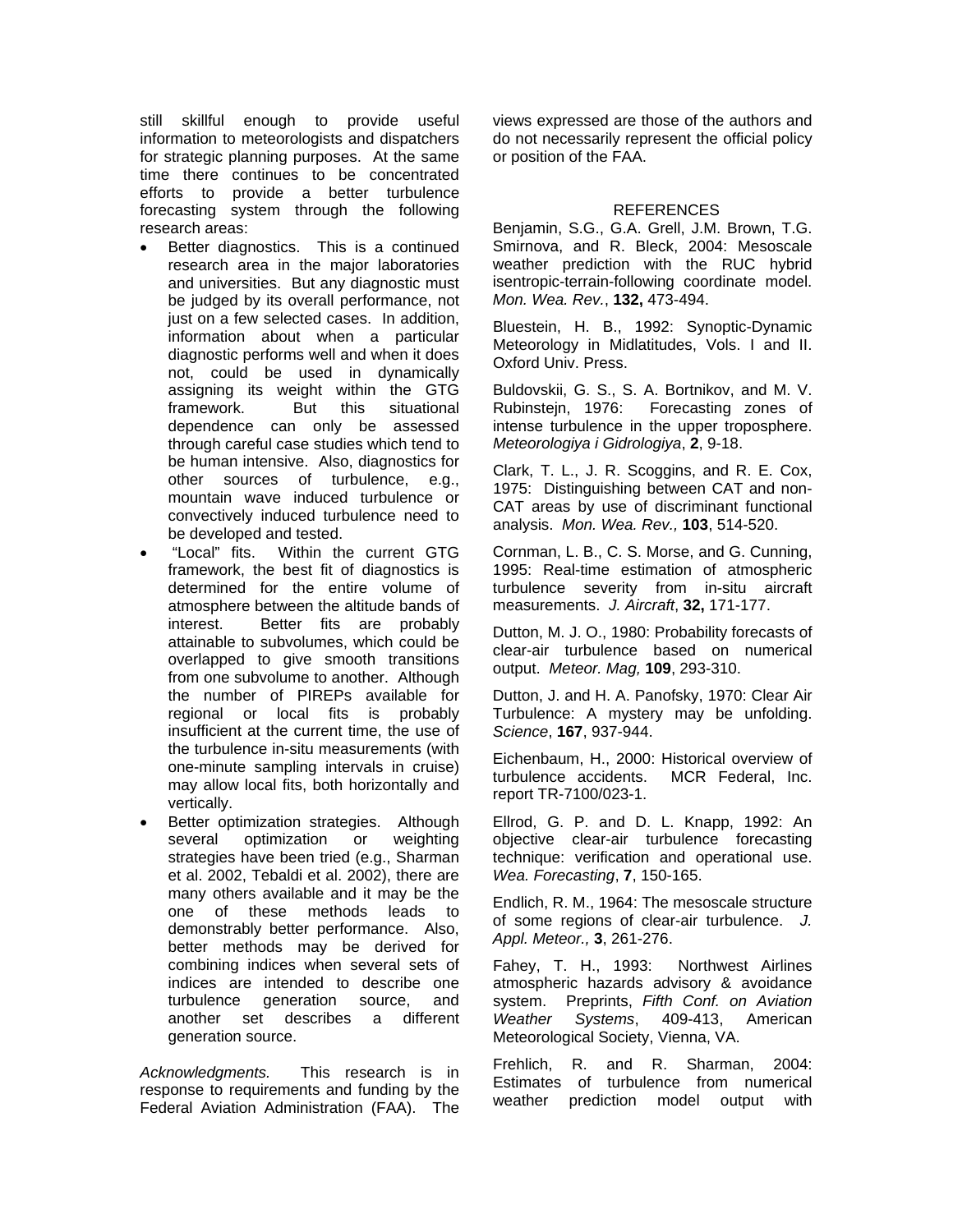applications to turbulence diagnosis and data assimilation. *Mon. Wea. Rev*., in press.

Kaplan, M. L., K. M. Lux, J. D. Cetola, A. W. Huffman, J. J. Charney, A. J. Riordan, S. W. Slusser, Y.-L. Lin, and K. T. Waight III, 2004: Characterizing the severe turbulence environments associated with commercial aviation accidents. A Real-Time Turbulence Model (RTTM) designed for the operational prediction of hazardous aviation turbulence environments. Submitted to *Meteor. Atmos. Phys.*

Koch, S. E. and F. Caracena, 2002: Predicting clear-air turbulence from diagnosis of unbalance flow. Preprints, *Tenth Conf. on Aviation, Range, and Aerospace Meteorology*, 359-363. American Meteorological Society, Portland, OR.

Knox, J. A. 1997: Generalized nonlinear balance criteria and inertial stability. *Mon. Wea. Rev*., **54**, 967-985.

Leshkevich, T. V., 1988: Automated method of predicting the probability of clear-air turbulence. *Meteorologiya i Gidrologiya*, **10**, 27-33.

Lindborg, E., 1999: Can the atmospheric kinetic energy spectrum be explained by twodimensional turbulence? *J. Fluid Mech.*, **388**, 259-288.

Kronebach, G. W., 1964: An automated procedure for forecasting clear-air turbulence. *J. App. Met.,* **3,** 119-125.

Lindborg, E., 1999: Can the atmospheric kinetic energy spectrum be explained by twodimensional turbulence? *J. Fluid Mech.*, **388**, 259-288.

Marroquin, A., 1998: An advanced algorithm to diagnose atmospheric turbulence using numerical model output. Preprints, *Sixteenth Conf. on Weather Analysis and Forecasting*, 79-81. Phoenix, AZ. American Meteorological Society.

McCann, D. W., 2001: Gravity waves, unbalanced flow, and aircraft clear air turbulence. *National Weather Digest*, **25**, 3- 14.

Reap, R. M., 1996: Probability forecasts of clear-air turbulence for the contiguous U.S*. National Weather Service Office of Meteorology Technical Procedures Bulletin No. 430*, NOAA, 15 pp.

Sharman, R. and L. Cornman, 1998: An integrated approach to clear-air turbulence prediction. **AIAA 98-0382.** *AIAA 36th Aerospace Sciences Meeting & Exhibit, 10-13 January 1998*, AIAA, Reno, NV.

Sharman, R, C. Tebaldi, and B. Brown, 1999: An integrated approach to clear-air turbulence forecasting. Preprints, *Eighth Conf. on Aviation, Range, and Aerospace Meteorology*, 68-71. American Meteorological Society, Dallas, TX.

Sharman, R., G. Wiener, and B. Brown, 2000: Description and verification of the NCAR Integrated Turbulence Forecasting Algorithm (ITFA). **AIAA 00-0493.** *AIAA 38th Aerospace Sciences Meeting & Exhibit, 10-13 January 2000*, Reno, NV.

Sharman, R., C. Tebaldi, J. Wolff, G. Wiener, 2002: Results from the NCAR Integrated Turbulence Forecasting Algorithm (ITFA) for predicting upper-level clear-air turbulence. Preprints, *Tenth Conf. on Aviation, Range, and Aerospace Meteorology*, 351-354. American Meteorological Society, Portland, OR

Stone, P. H., 1966: On non-geostrophic baroclinic stability. *J. Atmos. Sci.*, **23**, 390- 400.

Tebaldi, C., D. Nychka, B. G. Brown, and R. Sharman, 2002: Flexible discriminant techniques for forecasting clear-air turbulence. *Environmetrics 2002*, **13**, 859-878.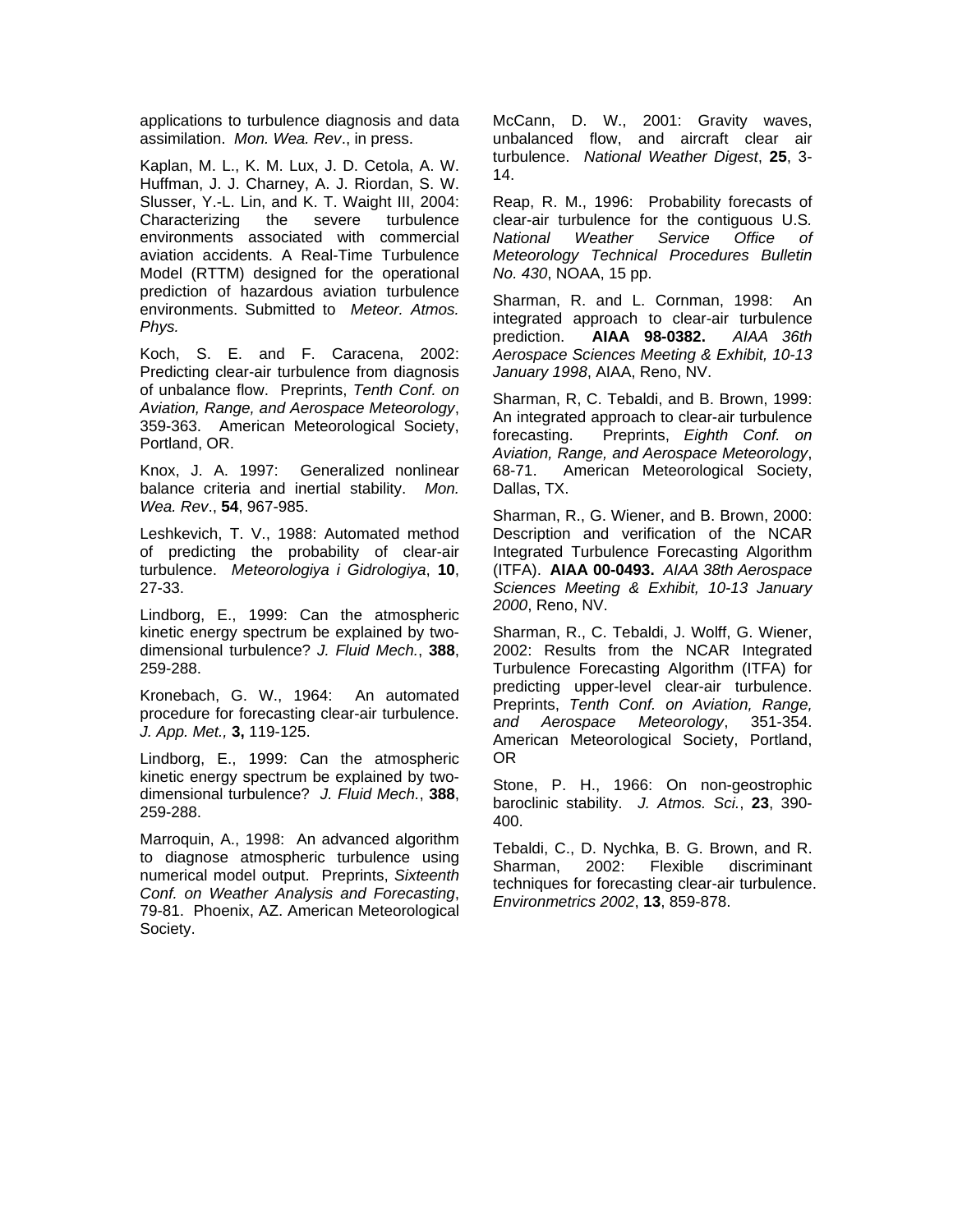

Figure 1. GTG process, including inputs and outputs.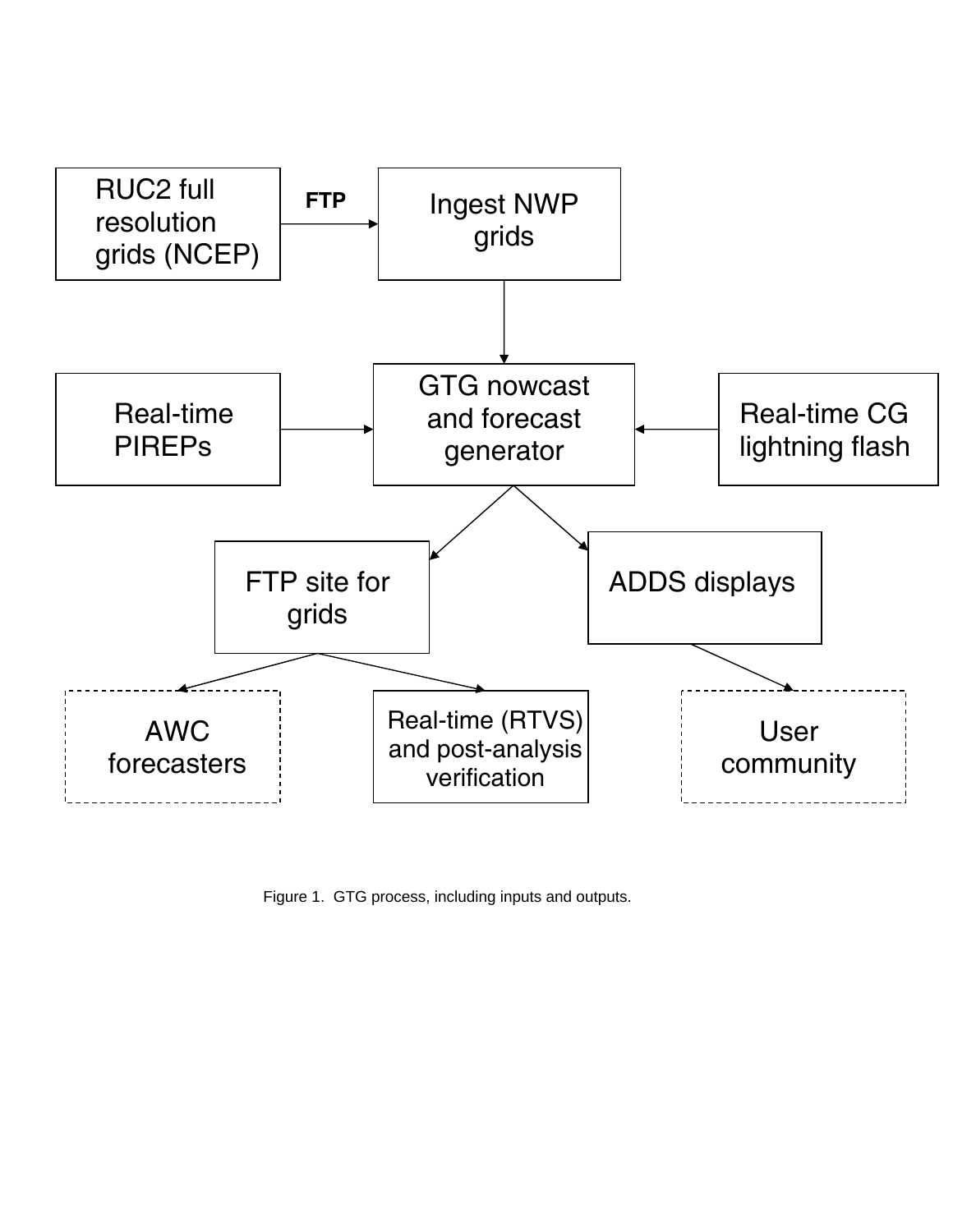

Figure 2. Contours (color filled) of turbulence predicted intensity for 10 different indices and the GTG2 composite (lower right) for a 6 hour forecast at FL250 valid 0Z 5 Nov 2002. For reference, PIREPs, wind vectors and height lines are superposed on each figure.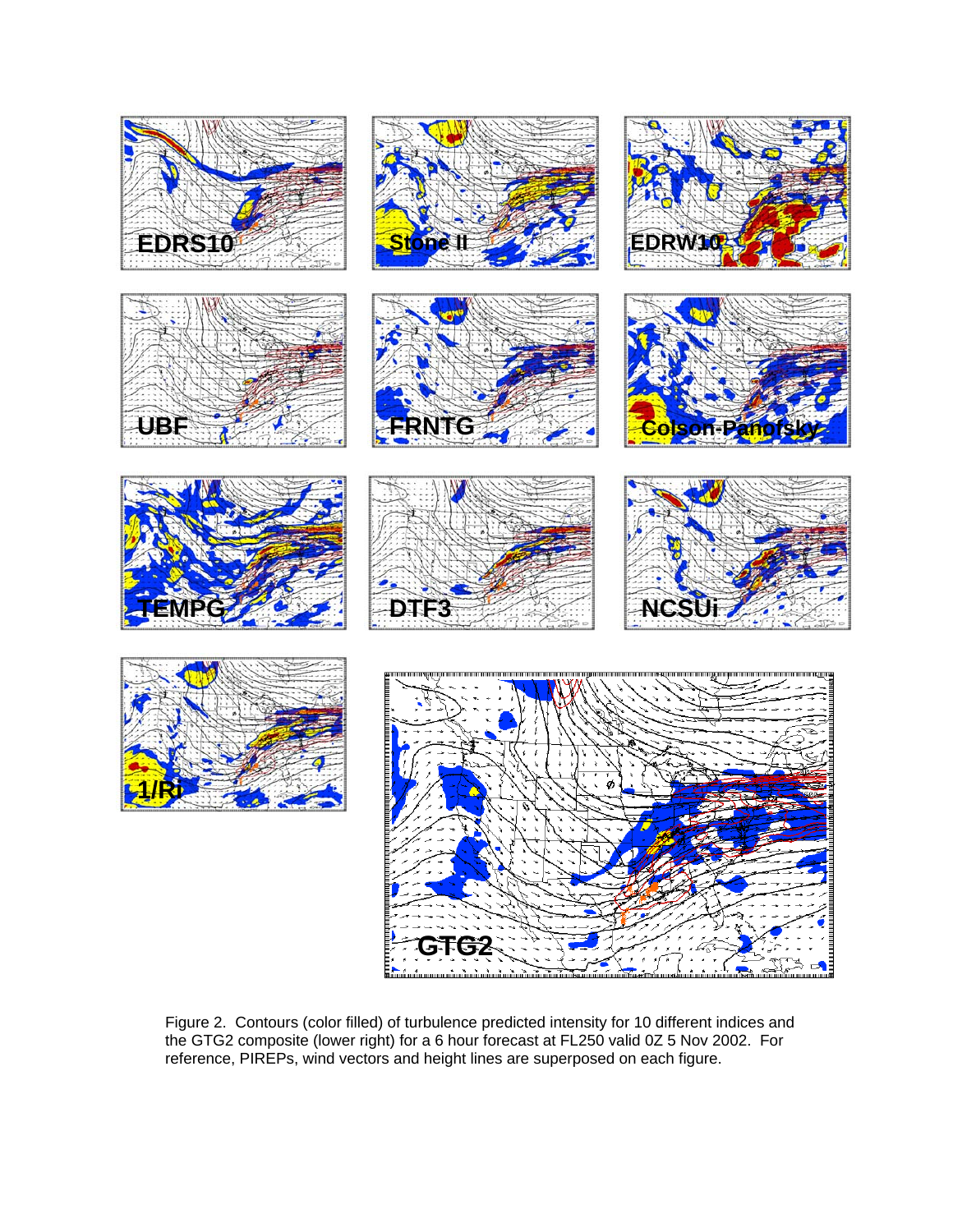

Figure 3. Comparison of the prototype GTG2 PODY-PODN performance statistics (individual diagnostics in black, GTG combination in red) derived from 3 months of 18Z analyses (0-hour forecasts) (left panel) and 18Z 6-hour forecasts (valid 0Z) (right panel), for upper levels (>FL200).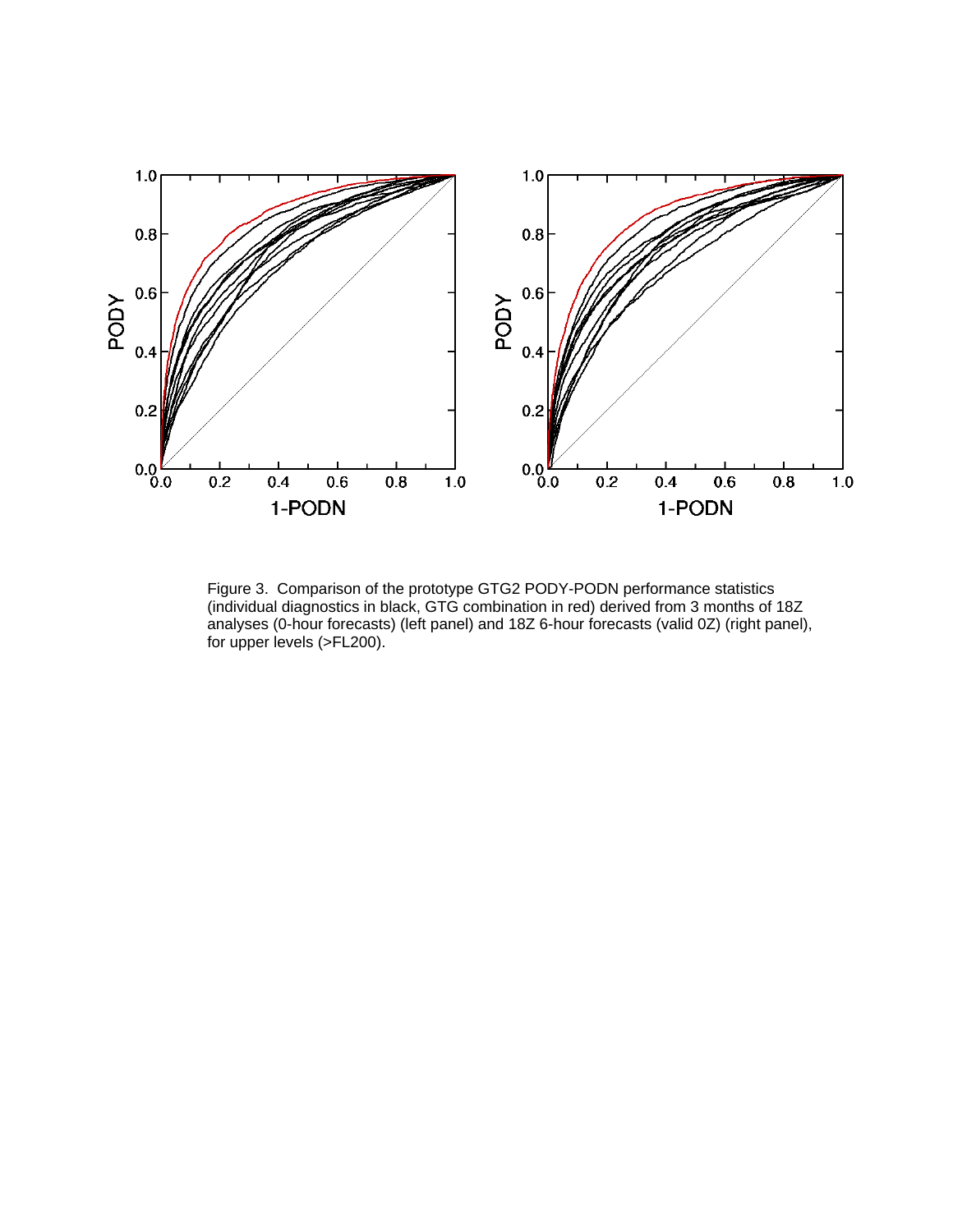

Figure 4. Comparison of the prototype GTG2 PODY-PODN performance statistics (individual diagnostics in black, GTG combination in blue, red) derived from 3 months of 18Z analyses (0-hour forecasts) (left panel) and 18Z 6-hour forecasts (valid 0Z) (right panel), for mid levels (FL100-FL200).